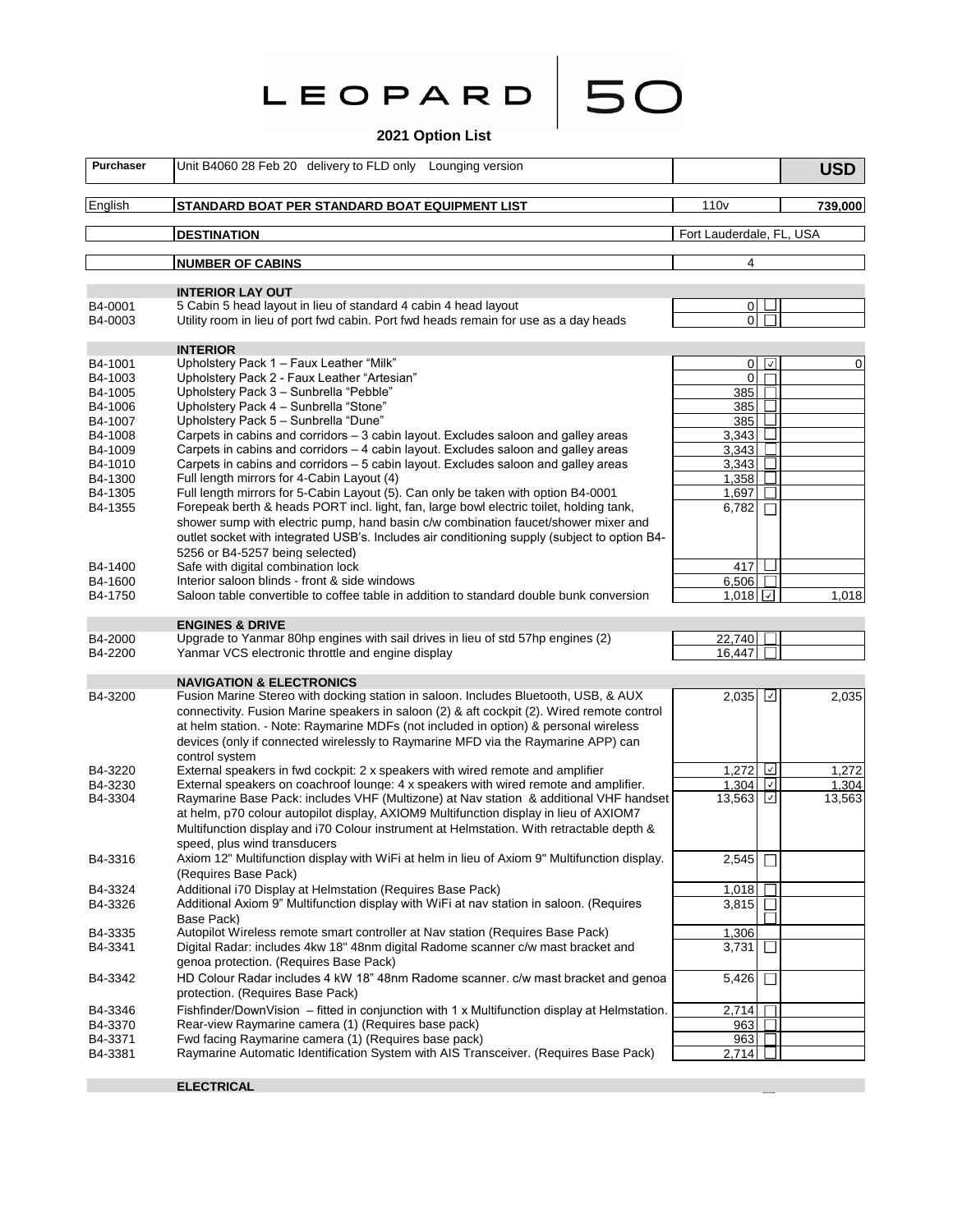| B4-4120            | 8kW Global Shore Power. Powers fixed equipment only, excludes outlet sockets (outlets                                                                                                       | $10,005$       |                |        |
|--------------------|---------------------------------------------------------------------------------------------------------------------------------------------------------------------------------------------|----------------|----------------|--------|
|                    | included in B4-4320/4325) - Includes 125/250V 50A shore power cable with stainless                                                                                                          |                |                |        |
|                    | steel inlet, US 125/250V 50A to Euro 230V 32A adapter, reverse Y adapter, 125/250V                                                                                                          |                |                |        |
|                    | 50A inlet, 8kW isolation transformer with boost function and AC switch panel. (Full                                                                                                         |                |                |        |
|                    | capacity useable from 2 x US 30A or 1 x European 32A shore power supply. Up to 8kW                                                                                                          |                |                |        |
| B4-4125            | useable from 1 x US 50A)<br>12kW Global Shore Power. Powers fixed equipment only, excludes outlet sockets (outlets                                                                          | 11,699         |                | 11,699 |
|                    | included in B4-4320/4325) - Includes 125/250V 50A shore power cable with stainless                                                                                                          |                | ⊡              |        |
|                    | steel inlet, US 125/250V 50A to Euro 230V 32A adapter, reverse Y adapter, 125/250V                                                                                                          |                |                |        |
|                    | 50A inlet, 12kW isolation transformer with boost function and AC switch panel (Full                                                                                                         |                |                |        |
|                    | capacity useable from 1 x US 50A, 2 x US 30A or 1 x European 32A shore power supply)                                                                                                        |                |                |        |
| B4-4145            | Universal outlet sockets in lieu of standard regional sockets. Must be taken with option B4-                                                                                                | 0              |                |        |
|                    | 4320 or B4-4325                                                                                                                                                                             |                |                |        |
| B4-4160            | Battery Charger - 12V 100A. 90-265V, 45-65Hz Input (Only for boats with shore power or                                                                                                      | 2,545          |                |        |
|                    | genset options)                                                                                                                                                                             |                |                |        |
| B4-4165<br>B4-4200 | Additional Battery Charger - 12V 100A. 90-265V, 45-65Hz Input (Requires B4-4160)<br>Shaver outlets in heads, 110V with GFI protection $-$ (4) (Only for boats with 110V outlets,            | 2,545<br>1,135 |                |        |
| B4-4202            | Shaver outlets in heads, 110V with GFI protection $-$ (5) (Only for boats with 110V outlets,                                                                                                | 1,419          |                |        |
|                    | option B4-4320)                                                                                                                                                                             |                |                |        |
| B4-4212            | Shaver outlets in heads, combination 220v with transformer current protection-(4). (Only                                                                                                    | 1,405          |                |        |
|                    | for boats with 220V outlets, option B4-4325)                                                                                                                                                |                |                |        |
| B4-4213            | Shaver outlets in heads, combination 220v with transformer current protection—(5). (Only                                                                                                    | 1,738          |                |        |
|                    | for boats with 220V outlets, option B4-4325)                                                                                                                                                |                |                |        |
| B4-4320            | 3000W 110V/60Hz inverter. Includes 110V region specific outlet sockets with integrated                                                                                                      | 5,580          | ☑              | 5,580  |
|                    | USB's at specified locations (Only for boats with shore power or genset and option B4-                                                                                                      |                |                |        |
|                    | 4160. Recommend taking option B4-4515 along with this option)                                                                                                                               |                |                |        |
| B4-4325            | 3000W 220V/50Hz inverter. Includes 220V region specific outlet sockets with integrated                                                                                                      | 5,580          | П              |        |
|                    | USB's at specified locations (Only for boats with shore power or genset and option B4-                                                                                                      |                |                |        |
|                    | 4160. Recommend taking option B4-4515 along with this option)                                                                                                                               |                |                |        |
| B4-4330            | Additional 110V Inverter (3000W 110V/60Hz) - 6000W available for outlet sockets. (Only                                                                                                      | 3,223          |                |        |
| B4-4335            | available with option B4-4320. Recommend taking option B4-4525 along with this option)<br>Additional 220V Inverter (3000W 220V/50Hz) - 6000W available for outlet sockets. (Only            | 3,223          |                |        |
|                    | available with option B4-4325. Recommend taking option B4-4525 along with this option)                                                                                                      |                |                |        |
| B4-4500            | Upgrade std Lead Acid house & engine batteries to AGM batteries                                                                                                                             | 2,035          | ∣√∣            | 2,035  |
| B4-4510            | One additional AGM house battery (210Ah) 4 Total. (Requires B4-4500)                                                                                                                        | 1,126          |                |        |
| B4-4515            | Two additional AGM house batteries (210Ah) 5 Total. (Requires B4-4500)                                                                                                                      | 2.772          | ⊻              | 2,772  |
| B4-4520            | Three additional AGM house batteries (210Ah) 6 Total. (Requires B4-4500). Recommend                                                                                                         | 3,750          |                |        |
| B4-4525            | Five additional AGM house batteries (210Ah) 8 Total. (Requires B4-4500). B4-4165                                                                                                            | 5,869          |                |        |
|                    | should be taken along with this option                                                                                                                                                      |                |                |        |
| B4-4550            | Link engine starter batteries to house batteries. Operated from push button at helm (Not to<br>be ordered with option B4-5750)                                                              | 220            |                |        |
| B4-4560            | Lithium ion house batteries in lieu of lead acid batteries - Includes 4 x 200Ah lithium ion                                                                                                 | 19,359         | $\perp$        |        |
|                    | batteries (LiFePO4), 100A charging capacity (2 x 50A IP43 Chargers), battery monitor &                                                                                                      |                |                |        |
| B4-4602            | Ventilation fans in cabins only for 4 cabin layout (4)                                                                                                                                      | 652            |                |        |
| B4-4604            | Ventilation fans in cabins only for 5 cabin layout (5)                                                                                                                                      | 798            |                |        |
| B4-4900            | Windlass "up" footswitch                                                                                                                                                                    | 247            |                |        |
| B4-5210            | Genset - Northern Lights 9kW supplied from aft port fuel tank, fuel transfer ability from stb                                                                                               | 33,060         | ⊡              | 33,060 |
|                    | to port tank. Only for boats with shore power pack                                                                                                                                          |                |                |        |
| B4-5215            | Provision for genset (includes fuel supply, ventilation blower, auxiliary fuel/water pumps,                                                                                                 | 6,952          |                |        |
|                    | light, exhaust & cooling water systems with through hull fittings. Excludes genset unit &<br>control panel, battery & AC wiring). Only for boats with shore power pack                      |                |                |        |
|                    | Chilled Water Air Conditioning (4 Cabin) - Frigomar BLDC chiller unit (70000BTU/h                                                                                                           |                |                |        |
| B4-5256            | maximum capacity). Includes 2 x 12000BTU/h, 3 x 5000BTU/h & 1 x 8000BTU/h air                                                                                                               | 35,110         | $\overline{ }$ | 35,110 |
|                    | handlers with 5 x digital control panels. Raw water and coolant circulation pumps. (Only                                                                                                    |                |                |        |
|                    | for boats with shore power or genset options)                                                                                                                                               |                |                |        |
| B4-5257            | Chilled Water Air Conditioning (5 Cabin) - Frigomar BLDC chiller unit (70000BTU/h                                                                                                           | 37,070         | I.             |        |
|                    | maximum capacity). Includes 2 x 12000BTU/h & 5 x 5000BTU/h air handlers with 6 x                                                                                                            |                |                |        |
|                    | digital control panels. Raw water and coolant circulation pumps. (Only for boats with shore                                                                                                 |                |                |        |
|                    | power or genset options)                                                                                                                                                                    |                |                |        |
| B4-5260            | Provision for air conditioning (4 cabin). Includes ducting, vents, raw water hoses with thru                                                                                                | 3,179          | $\Box$         |        |
|                    | hull fittings & strainer. Excludes chiller unit, pumps, air handlers, controllers, wiring &                                                                                                 |                |                |        |
|                    | chilled water piping                                                                                                                                                                        |                |                |        |
| B4-5265            | Provision for air conditioning (5 cabin). Includes ducting, vents, raw water hoses with thru<br>hull fittings & strainer. Excludes chiller unit, pumps, air handlers, controllers, wiring & | 3,505          |                |        |
|                    | chilled water piping                                                                                                                                                                        |                |                |        |
| B4-5400            | Electric main sheet winch - (1) (in lieu of std manual winch) - Recommend taking B4-4515                                                                                                    | 4,239          |                |        |
|                    | along with this option                                                                                                                                                                      |                |                |        |
| B4-5450            | Electric Furling System - For Genoa Only (Recommend taking option B4-4515 along with                                                                                                        | 14,835         |                |        |
|                    | this option)                                                                                                                                                                                |                |                |        |
| B4-5615            | Motorised TV lift at nav station (excludes TV)                                                                                                                                              | 2,128          |                |        |
| B4-5670<br>B4-5680 | Provision for TV in saloon - c/w AC outlet<br>Provision for TV in owner's cabin (4-cabin layout only) - swing bracket and AC outlet                                                         | 205<br>493     | ⊡              | 493    |
| B4-5684            | Provision for TV in all cabins (4-cabin layout only) - swing bracket and AC outlet                                                                                                          | 1,970          |                |        |
| <b>B4-57MM</b>     | Microwave oven in galley (110V)                                                                                                                                                             | 322            | M              | 322    |
| <b>B4-58MM</b>     | Microwave oven in galley (220V)                                                                                                                                                             | 322            |                |        |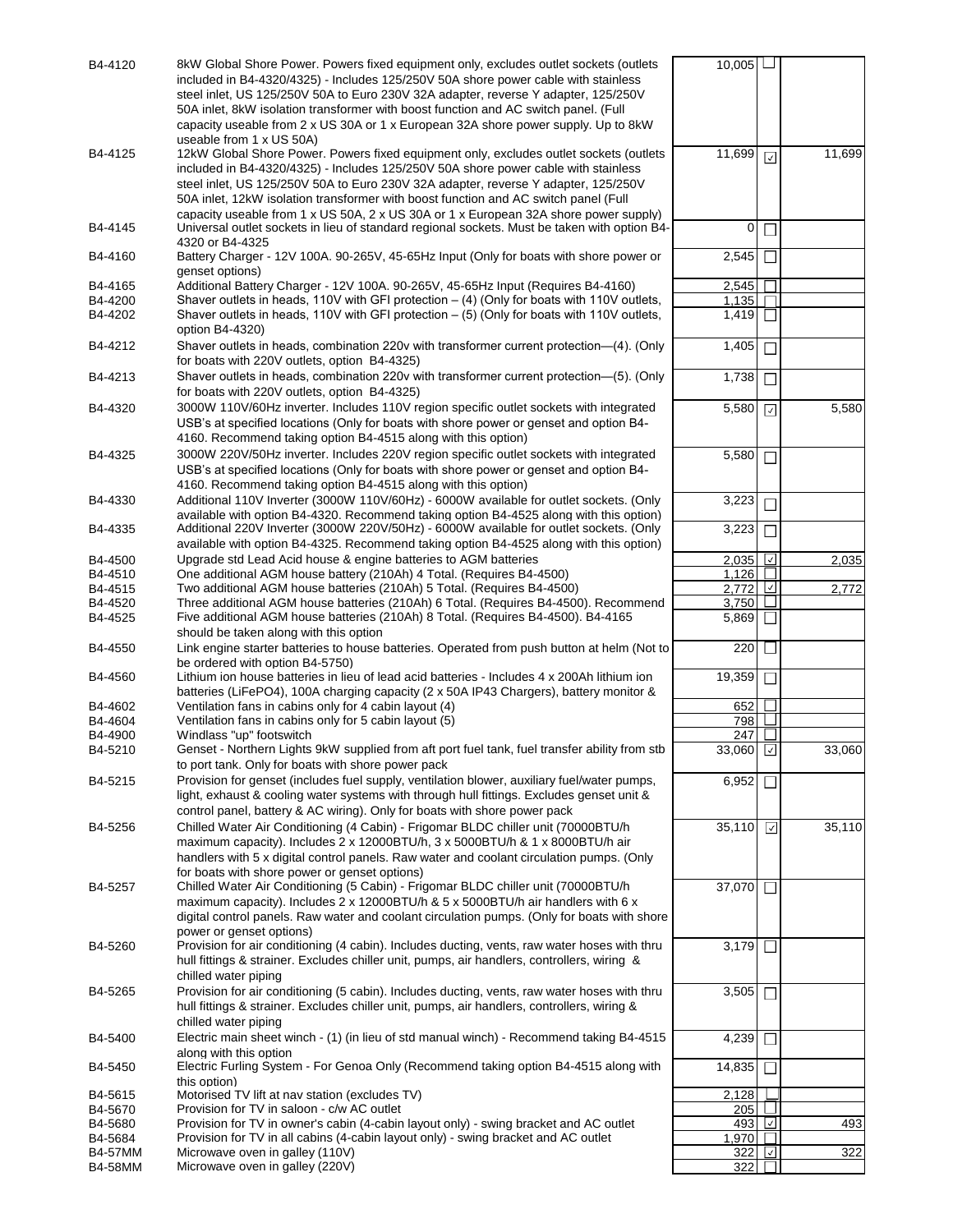| B4-5700 | Solar panels 100w each fitted to hard top - (2)                                                                                                    | 4,069          |                   |       |
|---------|----------------------------------------------------------------------------------------------------------------------------------------------------|----------------|-------------------|-------|
| B4-5710 | Solar panels 100w each fitted to hard top - (4)                                                                                                    | 7,969          |                   |       |
| B4-5715 | Solar panels 100w each fitted to hard top - (6)                                                                                                    | 10,681         |                   |       |
| B4-5750 | Sterling alternator to battery charger. Includes button at helm to link engine batteries to                                                        | 1,646          |                   |       |
| B4-5800 | Underwater Lights - 2 x Blue mounted in stern                                                                                                      | 4.239          |                   |       |
|         |                                                                                                                                                    |                |                   |       |
|         | <b>PLUMBING</b>                                                                                                                                    |                |                   |       |
| B4-6151 | Electric fresh water flushing toilets: Sanimarin in lieu of electric salt water flushing toilets                                                   | $\overline{0}$ |                   |       |
| B4-6152 | for 4 cabin lavout<br>Electric fresh water flushing toilets: Sanimarin in lieu of electric salt water flushing toilets                             | 0              |                   |       |
|         | for 5 cabin layout                                                                                                                                 |                |                   |       |
|         |                                                                                                                                                    |                |                   |       |
| B4-6410 | 11 Gal Water Heaters in lieu of 6 Gal Water Heaters - (2) 220V<br>Watermaker: Spectra Newport 400 (12 volt), 63 ltr/17 USgal per hr; incl MPC-3000 | 309            |                   |       |
| B4-6500 |                                                                                                                                                    | 25,431         |                   |       |
| B4-6510 | controller system<br>Watermaker: Spectra Newport 400 (12 volt), 63 ltr/17 USgal per hr; incl MPC-3000                                              | 28,220         |                   |       |
|         | controller system plus optional Z-Brane electronic water treatment system                                                                          |                |                   |       |
|         |                                                                                                                                                    |                |                   |       |
| B4-6515 | Sea water inlet seacock with hose led above the waterline (for future watermaker                                                                   | 471            |                   |       |
|         | installation)                                                                                                                                      |                |                   |       |
| B4-6560 | Watermaker: Sea Recovery (220V) 117 ltr/31 US gal per hour (Only for boats with shore                                                              | 21,192         |                   |       |
|         | power option)                                                                                                                                      |                |                   |       |
| B4-6610 | Washer/dryer (220V) installed in port corridor (Only for boats with shore power options)                                                           | 3,389          |                   |       |
| B4-6615 | Washer/dryer (220V) installed in utility room can only be taken with B4-0003                                                                       | 3.389          |                   |       |
| B4-6700 | 110V Dishwasher in Galley (Can only be taken with Genset or Shore Power Options).                                                                  | 2,545          |                   |       |
| B4-6710 | 220V Dishwasher in Galley (Can only be taken with Genset or Shore Power Options).                                                                  | 3,390          |                   |       |
|         | Cannot be taken with option B4-7740/41/57/58 or B4-7760                                                                                            |                |                   |       |
| B4-6800 | Deck wash fitting & pump - dual fresh/salt water system                                                                                            | 1,028          | ⊻                 | 1,028 |
| B4-6850 | Stern shower: Hot/cold water in lieu of cold only                                                                                                  | 312            | ∣√∣               | 312   |
|         |                                                                                                                                                    |                |                   |       |
|         | <b>HEATING, REFRIGERATION &amp; GAS</b>                                                                                                            |                |                   |       |
| B4-7710 | Refrigerator in aft cockpit 12v. Not to be ordered with options B4-7751, B4-7754 or B4-                                                            | 2,120          | $\overline{\vee}$ | 2,120 |
|         | 8200)                                                                                                                                              |                |                   |       |
| B4-7731 | Electric Grill: 220V built into wet locker in aft cockpit (Only for boats with shore power                                                         | 2,267          |                   |       |
|         | option)                                                                                                                                            |                |                   |       |
| B4-7740 | Wine cooler (110V) in galley (Can only be taken with option B4-4320. Not to be ordered                                                             | 6,163          |                   |       |
|         | with B4-6700/10 or B4-7741/57/58/60)                                                                                                               |                |                   |       |
| B4-7741 | Wine cooler (220V) in galley (Can only be taken with option B4-4325. Not to be ordered                                                             | 5,800          |                   |       |
|         | with B4-6700/10 or B4-7740/57/58/60)                                                                                                               |                |                   |       |
| B4-7750 | Icemaker (110V) installed in aft cockpit - in lieu of cockpit storage locker (Must be taken                                                        | 2,884          |                   |       |
|         | with option B4-4320. Not to be ordered with options B4-7710, B4-7754 or B4-8200)                                                                   |                |                   |       |
| B4-7751 | Icemaker installed in aft cockpit (220V) - in lieu of cockpit storage locker (Only for boats                                                       | 2,884          |                   |       |
|         | with shore power option) - Not to be ordered with options B4-7710, B4-7754 or B4-8200                                                              |                |                   |       |
| B4-7755 | Icemaker installed in galley 110V (Not to be ordered with B4-6700/10 or B4-                                                                        | 2,884          |                   |       |
|         | 7740/41/56/58/60)                                                                                                                                  |                |                   |       |
| B4-7756 | Icemaker installed in galley 220V (Not to be ordered with B4-6700/10 or B4-                                                                        | 2,884          |                   |       |
|         | 7740/41/55/58/60)                                                                                                                                  |                |                   |       |
| B4-7758 | Refrigerator installed in galley 12v (Not to be ordered with B4-6700/10 or B4-                                                                     | 2,573          |                   |       |
|         | 7740/41/57/60)                                                                                                                                     | 2,573          |                   |       |
| B4-7760 | Freezer installed in galley 12v (Not to be ordered with B4-6700/10 or B4-7740/41/57/58)                                                            |                |                   |       |
|         | <b>DECK &amp; HULL</b>                                                                                                                             |                |                   |       |
| B4-8001 | Exterior Pack 1 - Charcoal (Grey)                                                                                                                  | οII            |                   |       |
| B4-8002 | Exterior Pack 2 - Captain's Navy (Blue)                                                                                                            | $\Omega$       |                   |       |
| B4-8110 | Helmsman enclosure - includes shade cloth sides and back                                                                                           | 5,788          |                   |       |
| B4-8115 | Removable helm seat spray dodger                                                                                                                   | 594            |                   |       |
| B4-8120 | Aft cockpit side and back shade curtains                                                                                                           | 2,495          |                   |       |
| B4-8150 | Coach roof side window removable shade covers                                                                                                      | 1,082          |                   |       |
| B4-8200 | Shoe locker under helm platform. Not to be ordered with option B4-7710, B4-7751 or B4-                                                             | 897            |                   |       |
| B4-8300 | Aft Cockpit Cushions (Seats only without backrests) - Not to be ordered with B4-8301                                                               | 6,848          |                   |       |
| B4-8301 | Aft Cockpit Cushions (Seats & backrests) - Not to be ordered with B4-8300                                                                          | 9,740          |                   |       |
| B4-8305 | Fwd Cockpit Cushions (Seats only without backrests) - Not to be ordered with B4-8306                                                               | 2,649          |                   |       |
| B4-8306 | Fwd Cockpit Cushions (Seats & backrests) - Not to be ordered with B4-8305                                                                          | 4,647          |                   |       |
| B4-8310 | <b>Helm Seat Cushion</b>                                                                                                                           | 670            |                   |       |
| B4-8315 | Foredeck Lounging Cushions - Full Foredeck                                                                                                         | 3,790          |                   |       |
| B4-8316 | Foredeck Lounging Cushions - Partial Foredeck (Stbd Only) - not to be ordered with B4-                                                             | 2,007          |                   |       |
| B4-8350 | S/S cockpit table stools - (2)                                                                                                                     | 1,050          |                   |       |
| B4-8400 | S/S dive bottle rack - holds 4 bottles                                                                                                             | 1,067          |                   |       |
| B4-8500 | Leather covered steering wheel                                                                                                                     | 409            |                   |       |
| B4-8505 | Black powder coated steering wheel                                                                                                                 | 238            |                   |       |
| B4-8600 | Custom S/S davit system with tackle c/w electric winch                                                                                             | 5,508          | ⊻                 | 5,508 |
| B4-8630 | Winch type lifting platform with folding chocks                                                                                                    | 55,644         |                   |       |
| B4-8635 | Winch type lifting platform with fixed chocks                                                                                                      | 55,644         |                   |       |
| B4-8800 | Teak aft cockpit table in lieu of standard GRP table                                                                                               | 5,380          |                   |       |
| B4-8900 | Composite teak decking (Colour - Weathered with Black Caulking): aft & fwd cockpits,                                                               | 19,920         |                   |       |
|         | helm platform, transom steps, side deck steps and coachroof lounge                                                                                 |                |                   |       |
| B4-8901 | Composite teak decking (Colour - Weathered with White Caulking): aft & fwd cockpits,                                                               | 19,920         |                   |       |
|         | helm platform, transom steps, side deck steps and coachroof lounge                                                                                 |                |                   |       |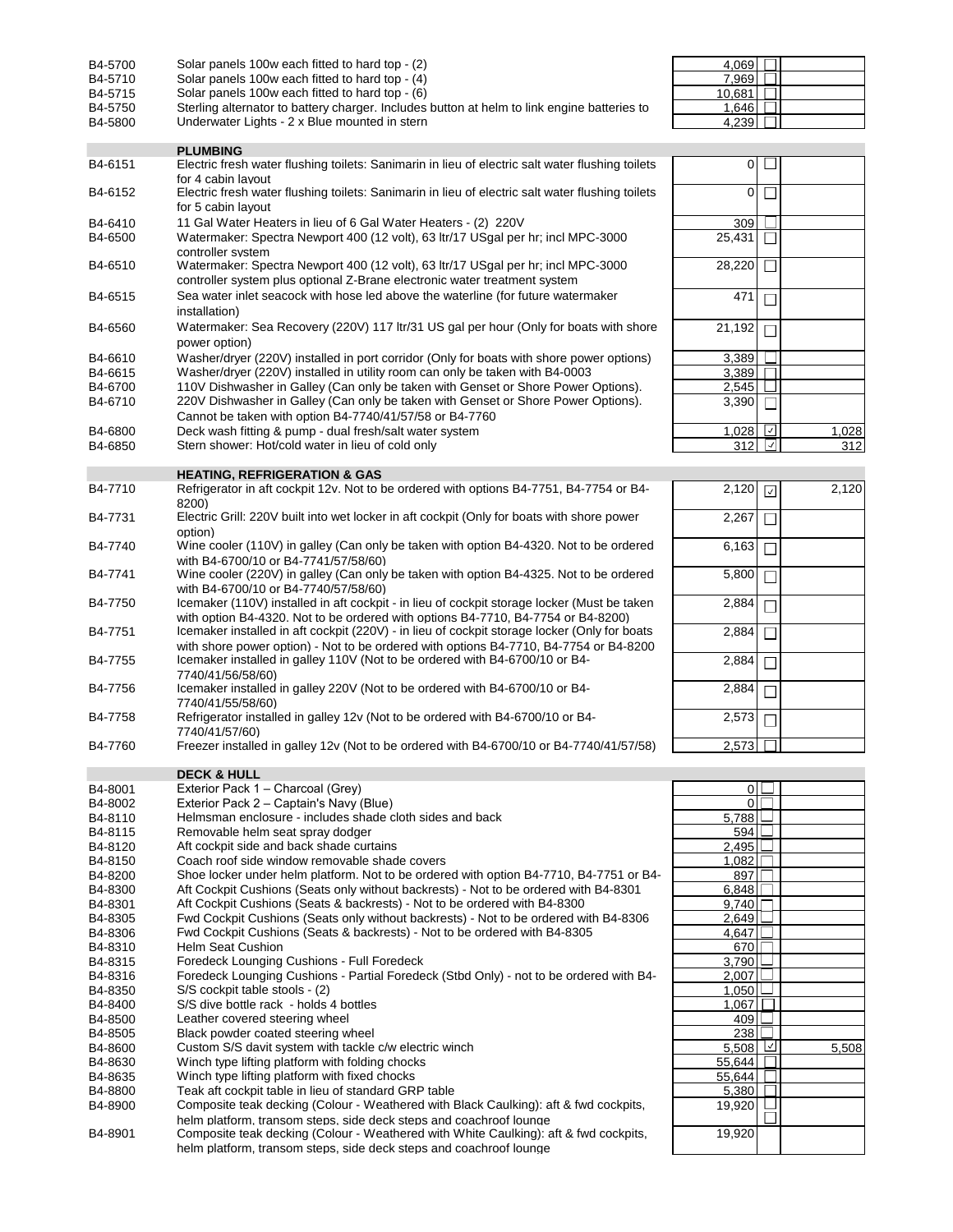| B4-8910              | Composite teak decking (Colour - Weathered with Black Caulking): aft & fwd cockpits,<br>helm platform, transom steps, side deck steps, coachroof lounge and lifting platform. Only<br>for boats with option B4-8630 / B4-8635 | 22,889 |                 |            |
|----------------------|-------------------------------------------------------------------------------------------------------------------------------------------------------------------------------------------------------------------------------|--------|-----------------|------------|
| B4-8911              | Composite teak decking (Colour - Weathered with White Caulking): aft & fwd cockpits,<br>helm platform, transom steps, side deck steps, coachroof lounge and lifting platform. Only<br>for boats with option B4-8630 / B4-8635 | 22,889 |                 |            |
|                      | <b>SAILS &amp; RIGGING</b>                                                                                                                                                                                                    |        |                 |            |
| B4-9100              | Asymetric spinnaker running rigging                                                                                                                                                                                           | 1,052  |                 |            |
| B4-9300              | Standard 1.5oz Asymmetric spinnaker - as per exterior pack choice                                                                                                                                                             | 7,289  |                 |            |
| B4-9400              | Boom Cover (stackpack) - as per exterior pack choice                                                                                                                                                                          | 2.202  | ∣√∣             | 2,202      |
| B4-9500              | Bowsprit c/w roller furler (incl. running rigging excl. sail/s)                                                                                                                                                               | 7,484  |                 |            |
| B4-9505              | Code 0 (All round light weather sail - Sheeted inside or outside) - sail only                                                                                                                                                 | 7.744  |                 |            |
| B4-9510              | Code D (Downwind light weather sail - Sheeted outside) - sail only                                                                                                                                                            | 9,373  |                 |            |
| B4-9700              | Square Top mainsail with Karver Hook in lieu of std main. Cannot be ordered with B4-                                                                                                                                          | 2,038  | $ \cdot $       | 2,038      |
|                      | <b>PERFORMANCE OPTIONS</b>                                                                                                                                                                                                    |        |                 |            |
| B4-2115              | Gori Single Pitch folding propeller upgrade for optional Yanmar 80hp engines w/saildrive<br>in lieu of std fixed props (2)                                                                                                    | 6,521  |                 |            |
| B4-9530              | Upgraded Super-T lines including main haylard, genoa halyard, topping lift, reef lines and                                                                                                                                    | 3,411  |                 |            |
| B4-9540              | Upgraded Ultra X Dyneema Norlam high performance North Sails (square top main and<br>genoa incl. Karver hook) in lieu of standard main sail and genoa - as per exterior pack.                                                 | 24,886 |                 |            |
| B4-9550              | Upgraded Black Aramid Fil Laminate high performance North Sails Code 0 sail (All round                                                                                                                                        | 10,994 |                 |            |
| B4-9555              | light weather sail - sheeted inside or outside) - sail only. Recommend taking option B4-<br>Upgraded CDT Mylar with Faffeta high performance North Sails Code D sail (Downwind                                                | 14,709 |                 |            |
| B4-9560              | light weather sail – sheeted outside) – sail only. Recommend taking option B4-9530 with<br>Upgraded Norlon high performance North Sails asymmetric spinnaker complete with                                                    | 9,806  |                 |            |
|                      | snuffer – as per exterior pack choice.                                                                                                                                                                                        |        |                 |            |
| B4-9903              | <b>GENERAL EQUIPMENT</b><br>55lb (25kg) Delta anchor c/w 165ft (50m) chain                                                                                                                                                    | 1,612  | $\vee$          | 1,612      |
| B4-9905              | 55lb (25kg) Stainless steel DTX anchor c/w 165ft (50m) galvanised chain                                                                                                                                                       | 2,527  |                 |            |
| B4-9911              | 35lb (16kg) Britany anchor c/w 26ft (8m) chain & 200ft (61m) warp                                                                                                                                                             | 933    |                 |            |
| B4-9914              | 230ft (70m) anchor chain in lieu of 165ft (50m) chain                                                                                                                                                                         | 496    |                 |            |
| B4-9915              | 330ft (100m) anchor chain in lieu of 165ft (50m) chain                                                                                                                                                                        | 1,135  |                 |            |
| B4-9918              | Anchor bridle, shackles and hook                                                                                                                                                                                              | 450    | ∣✓              | 450        |
| B4-9920              | Blue/white fenders (6), white mooring lines (4, 16mm x 10m), white spring lines (2, 16mm                                                                                                                                      | 848    | ⊻               | 848        |
| B4-9930              | Black fenders (6), black mooring lines (4, 16mm x 10m), black spring lines (2, 16mm x                                                                                                                                         | 848    |                 |            |
|                      | <b>COMMISSIONING &amp; DELIVERY</b>                                                                                                                                                                                           |        |                 |            |
| B4-9950              | Transport, documentation and commissioning package: includes anti-fouling paint,                                                                                                                                              | 20,684 | $ \mathcal{I} $ | 20,684     |
| <b>B4 AUS</b>        | Supply of Australian compliant equipment. Electric toilets option for all heads must be                                                                                                                                       | 4,577  |                 |            |
|                      | USCG Safety Package including 8 man life raft, U-bolts and tie downs                                                                                                                                                          | 4,990  | ⊻               | 4,990      |
|                      | CE Safety Package including 8 man life raft, U-bolts and tie downs                                                                                                                                                            | 5,790  |                 |            |
|                      | Cape Town delivery including full detailing, full fuel tanks, and 3 days of dockage in V&A                                                                                                                                    | 5,112  |                 |            |
|                      | Water Delivery*                                                                                                                                                                                                               | 34,667 |                 |            |
|                      | Post delivery commissioning including 3 days of Dockage at Delivery Location                                                                                                                                                  | 10,042 | ⊻               | 10.042     |
|                      | Freight Delivery *                                                                                                                                                                                                            | 51,200 | M               | 51,200     |
|                      |                                                                                                                                                                                                                               |        |                 |            |
|                      |                                                                                                                                                                                                                               |        |                 |            |
|                      |                                                                                                                                                                                                                               |        |                 |            |
|                      |                                                                                                                                                                                                                               |        |                 | <b>USD</b> |
| <b>Total Options</b> |                                                                                                                                                                                                                               |        |                 | 213,299    |
|                      | <b>Total Purchase Price (ex-tax)</b>                                                                                                                                                                                          |        |                 | 952,299    |

| Purchaser | Date |
|-----------|------|
|           |      |
|           |      |
| Purchaser | Date |
|           |      |
|           |      |
| Dealer    | Date |
|           |      |

*\*In-water delivery requires electronics and safety equipment (including life-raft) - Freight is an estimation only and can be a combination of freighter + water delivery Prices, standard equipment and options are subject to change without notice - All Sales are subject to signed Purchase & Sales Agreement and Deposit Any modification to the Option List is to be mutually agreed in writing and may result in additional fees - - Most recent signed Option List supersedes all previous versions*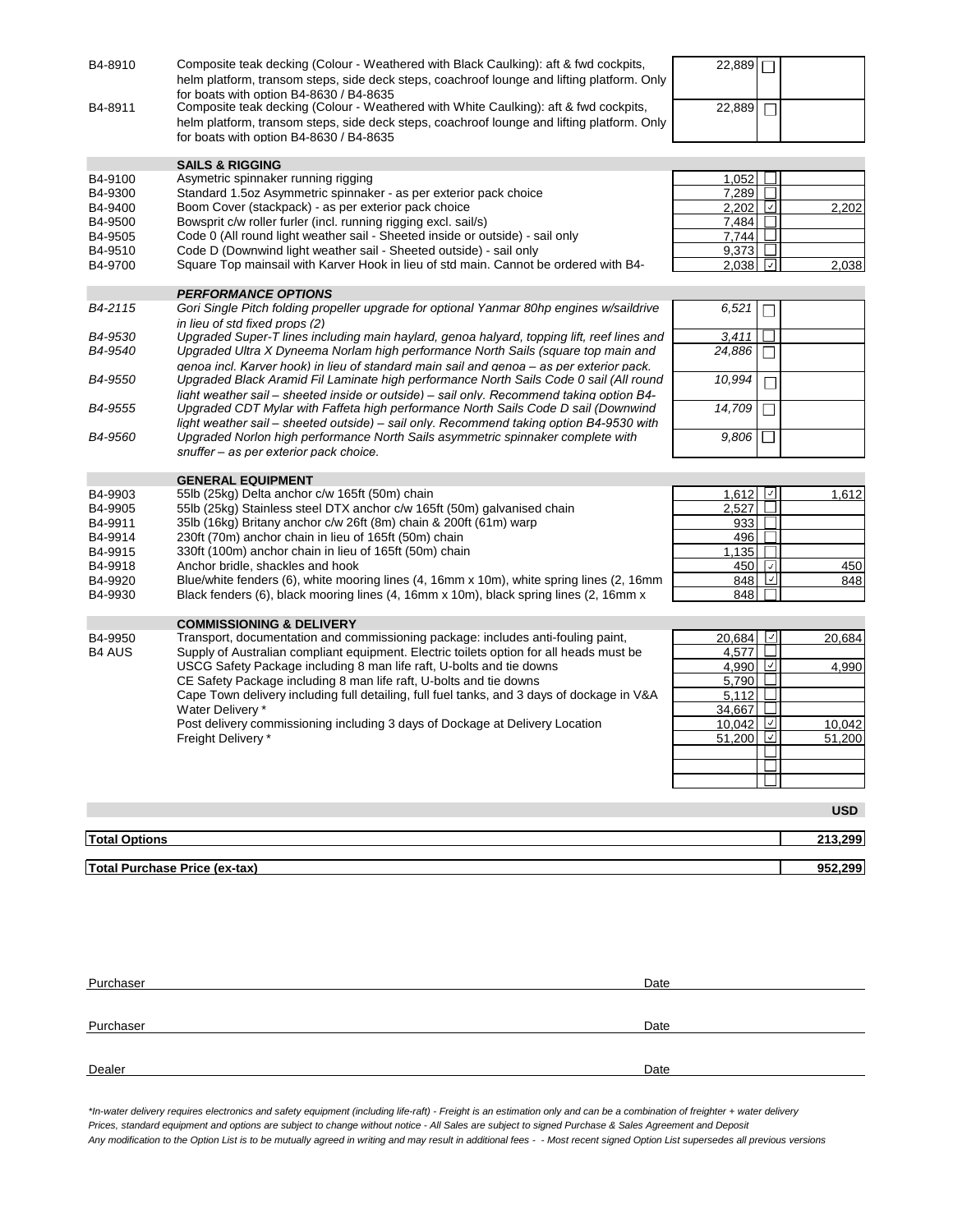# LEOPARD

# **MAIN SPECIFICATIONS**

# **STANDARD BOAT EQUIPMENT LIST**

### **SALOON**

Laminate finish with solid wood trims Wear resistant laminate flooring Saloon table - convertible to bunk complete with insert mattress U-shape settee LED overhead lighting Concealed overhead rope lighting Overhead window with blind Ventilation through forward facing port lights Stowage space under settee cushions Forward doorway access to forward cockpit and foredeck Access to aft cockpit through sliding door 2 x Loose Ottoman stools (upholstered) to be used as: Chart table seat Settee seating Vanity table seat in aft stbd cabin (4-cabin layout) Joinery staircases to hull accommodation

# **GALLEY**

High quality galley worktop surfaces Single lever mixer faucet with pull-out sprayer Large bowl s/s sink Dish and cutlery drying recess with drainage Cover for drying recess Vitrifrigo 2 drawer front-opening fridge/freezer 56USgal / 212 Ltr Miele 4-burner gas hob Force 10 gas oven Gas solenoid shut-off valve with control & warning light at cooker Gas detectors in each hull connected to alarm in saloon Gas cylinder regulator in dedicated LPG locker Separate garbage bin locker Stowage space in shelf lockers Stowage space under floorboards Drawer under oven 3 x Drawers alongside oven Outboard galley shelf with provision for microwave

# **NAVIGATION CONSOLE**

Chart table with storage locker under hinged lid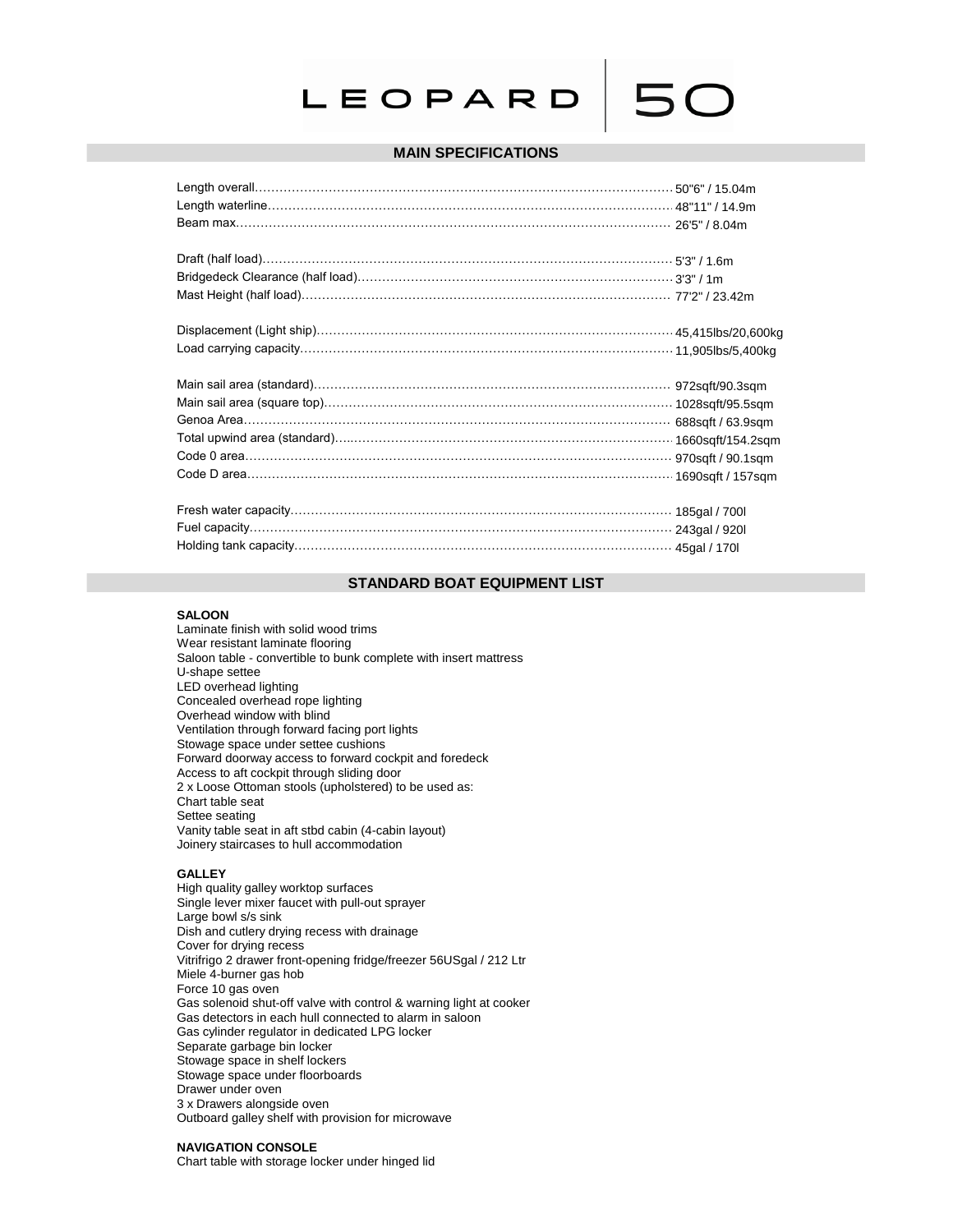LED overhead lighting Backrest s/s railing Storage locker under chart table

### **STANDARD CABINS (x3)**

Laminate finish with solid wood trims Wear resistant laminate flooring Double berths: Forward Port Bunk (59in / 1.50m x 80in / 2.03m) Forward Starboard Bunk (68in / 1.72m x 80in / 2.03m) Aft Port Bunk (68in / 1.72m x 80in / 2.03m) Bedside tables (starboard forward and port aft cabin only) Bedside cave locker inboard (port forward & aft cabins only) Hanging locker Large open shelves-Stowage drawer under each bunk 1 in aft cabins 2 in fwd port cabin 3 in fwd stbd cabin Stowage space under floorboards LED overhead lighting Concealed overhead rope lighting Concealed under bunk rope lighting 2 x LED reading lamps in each cabin Overhead roller blinds for privacy Large hull window incorporating portlight and pleated blind Transom portlight in aft cabin with pleated blind

#### **OWNER CABIN (4-CABIN)**

Laminate finish with solid wood trims Wear resistant laminate flooring Double berth (68in / 1.72m x 80in / 2.03m) Bedside table outboard Bedside cave locker inboard 1 x Full height hanging locker 1 x Drawer unit with 2 x drawers Vanity table/desk with storage locker and mirror under lid Fold up vanity mirror Stowage drawer under bunk Stowage space under floorboards Sliding entrance door with lock Large mirror behind sliding entrance door Glass divider with sliding panel LED overhead lighting Concealed overhead rope lighting Concealed under bunk rope lighting 2 x LED reading lamps over bunk Large hull window incorporating portlight and pleated blind Transom portlight in aft cabin and pleated blind

#### **MID CABIN (5-CABIN OPTION B4-0001)**

Laminate finish with solid wood trims Wear resistant laminate flooring Double berth (68in / 1.72m x 80in / 2.03m) Bedside table forward 1 x Hanging locker 1 x Stowage drawers under bunk LED overhead lighting Concealed overhead rope lighting Concealed under bunk rope lighting 2 x LED reading lamps Overhead roller blinds for privacy Hull window incorporating portlight and pleated blind

# **STARBOARD AFT CABIN (5-CABIN OPTION B4-0001)**

Laminate finish with solid wood trims Wear resistant laminate flooring Double berth (68in / 1.72m x 80in / 2.03m) 1 x Hanging locker Bedside table outboard Bedside cave locker inboard 1 x Stowage drawer under bunk LED overhead lighting Concealed overhead rope lighting Concealed under bunk rope lighting 2 x LED reading lamps Overhead roller blinds for privacy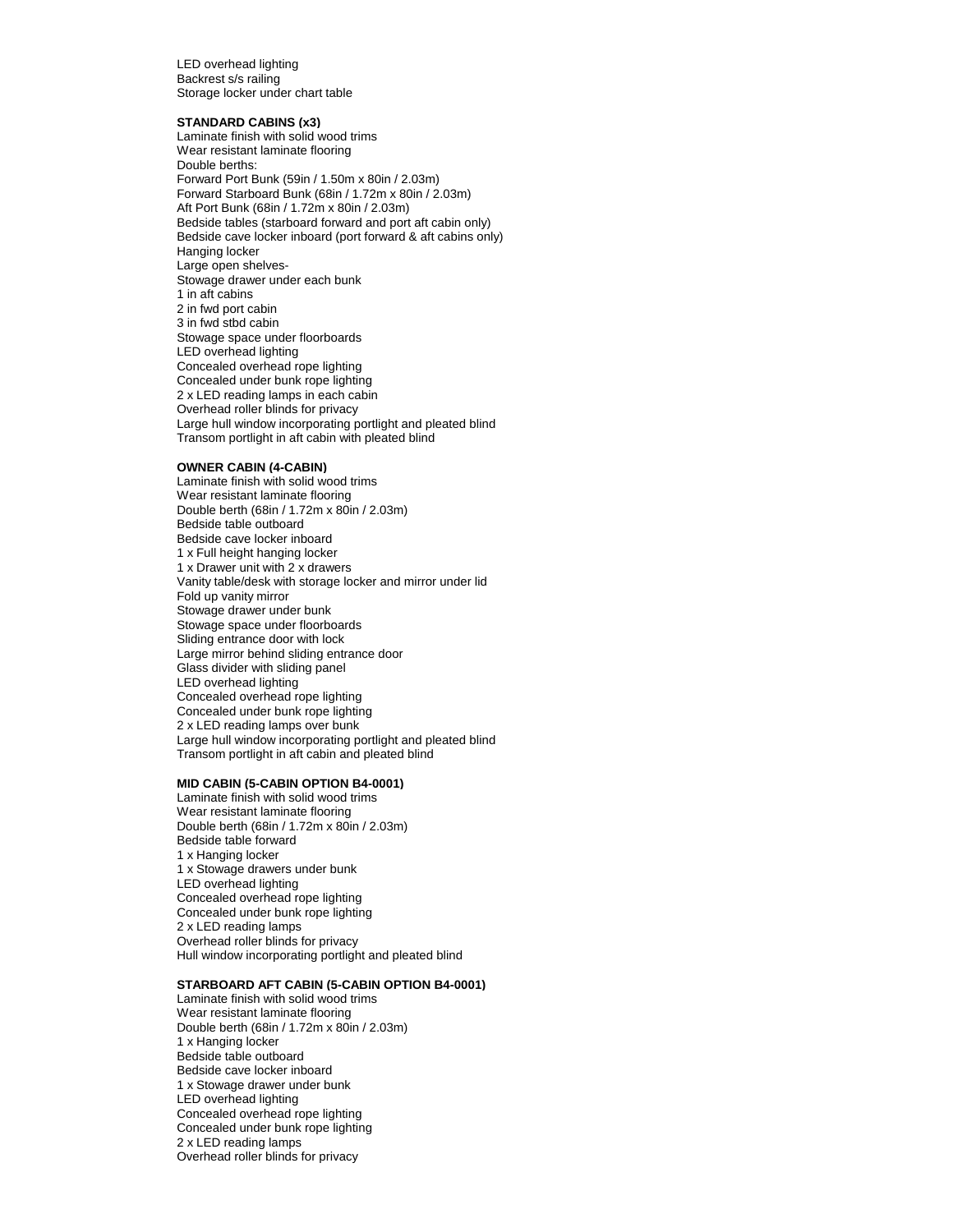Large hull window incorporating portlight and pleated blind Transom portlight in aft cabin and pleated blind

## **HEADS COMPARTMENTS (ALL CABINS)**

Washbasins with basin mixer and high quality worktop Under-basin locker with toilet roll holder Vanity locker with mirror Double towel rail Sliding or hinged heads door Dedicated trashcan locker Shower compartment c/w lever mixer and adjustable shower rose Shower sump with automatic drainage system LED Overhead lighting Portlight with roller blind Overhead roller blinds for privacy Electric sea water flush toilet

# **PORT FOREPEAK**

Stowage space with access from deck

# **STBD FOREPEAK**

Stowage space with access from heads

# **ENGINE & CONTROLS**

Double lever throttle / gearshift control

- Sound deadening panels in engine room
- 2 x Engine room ventilation fans
- 2 x Yanmar 57hp diesel engines with sail drives
- 2 x Propellers fixed blade
- 2 x Fuel deck fillers
- 2 x Fuel filter / water separators
- 2 x Fuel tanks 243USgal / 920Ltr total capacity
- 2 x Exhaust skin fittings (s/s)
- 2 x Exhaust water locks/mufflers
- 2 x Cooling water inlet strainers
- 2 x Exhaust cooling water temperature sensors with audible alarms at helm

# **PLUMBING INSTALLATION**

Hot and cold pressurized fresh water system consisting of:

- 2 x Water tanks, 185USgal / 700ltr total capacity with level reading and gauges
- 1 x Fresh water pressure pump with accumulator tank
- 2 x Hot water cylinders 12USgal / 46ltr total capacity

Transom shower (cold only)

4 x Automatic shower drain pumps (5 for 5-cabin layout)

- Holding tanks, 44USgal / 165ltr total capacity (5-cabin 55USgal/ 210ltr total)
- 2 x Electric bilge pumps (keel sump) with float switches and alarm at switch panel

2 x Manual bilge pumps with (keel sump)

2 x High water bilge float switches with alarm at switch panel

2 x Electric bilge pumps (engine room) with float switch and warning light at switch panel

# **RUDDER & STEERING SYSTEM**

High performance spade rudders Self-aligning bearings Chain-and-wire steering system c/w bulkhead steering unit and brake Destroyer-type steering wheel Emergency tiller (s/s)

# **ELECTRICAL INSTALLATION**

Digital monitoring LED Courtesy lights at stairways Bi-colour & stern navigation lights 1 x 12v outlet socket at helm station

- 2 x USB outlets at chart table
- 2 x USB outlets at fridge locker
- 2 x USB outlets at saloon settee
- 2 x USB outlets in each cabin
- 3 x House batteries 180Ah deep cycle lead acid type
- 1 x House battery isolator switch
- 2 x Engine starter battery isolator switches
- 2 x Alternators, standard with engines
- 1 x Electrical spares kit: fuses, relays, fuse holders

# **DECK FITTINGS**

Guardwires with stanchions, bases, port & starboard side gates Guardwires across bow and stern 1600w vertical windlass with capstan, 10mm gypsy & hand-held remote Anchor bow roller fitting